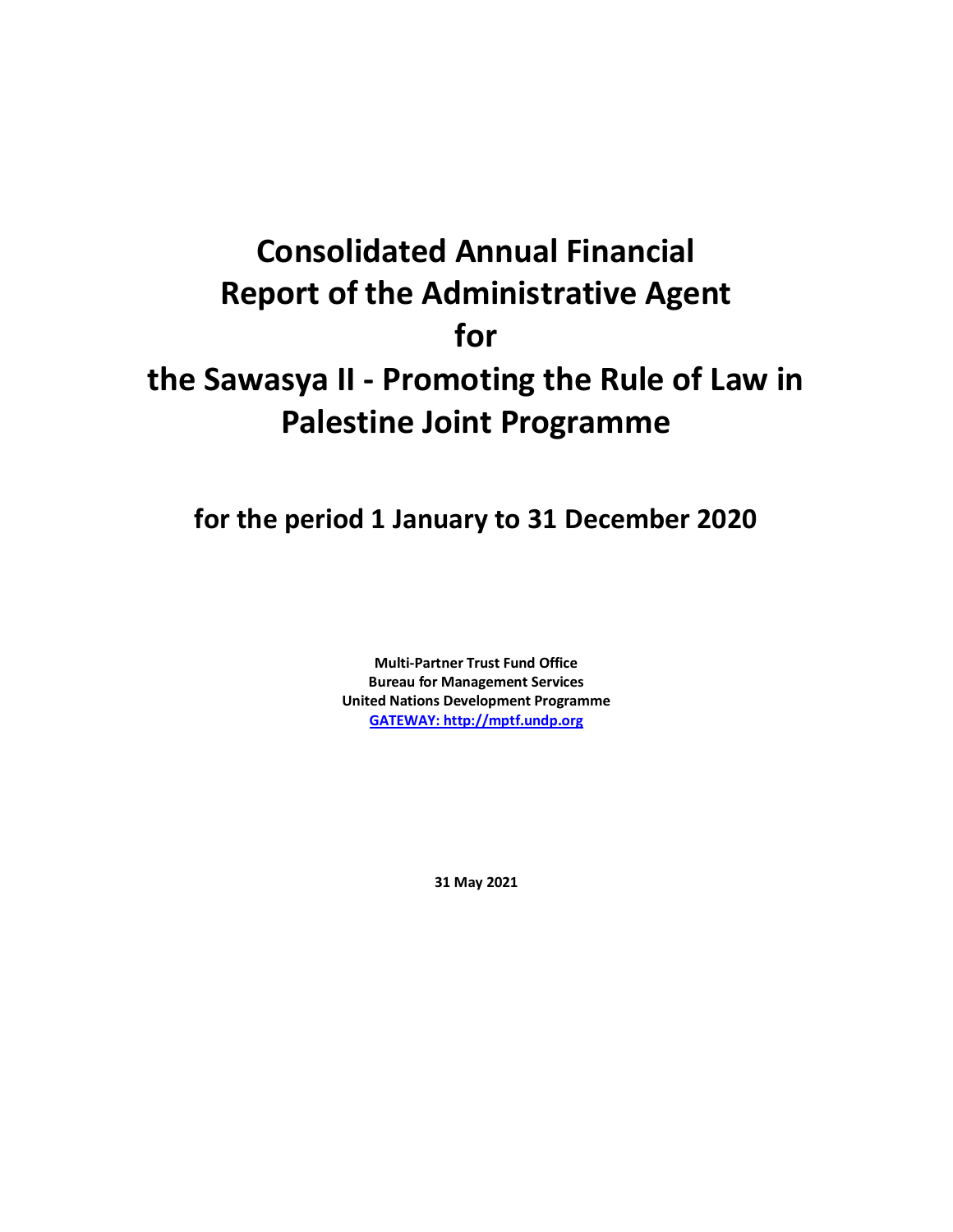# <span id="page-1-0"></span>**PARTICIPATING ORGANIZATIONS CONTRIBUTORS**



United Nations Development Programme

unicef<sup>®</sup>

United Nations Children's Fund



UNWOMEN

<span id="page-1-1"></span>

SWEDISH INTERNATIONAL DEVELOPMENT COOPERATION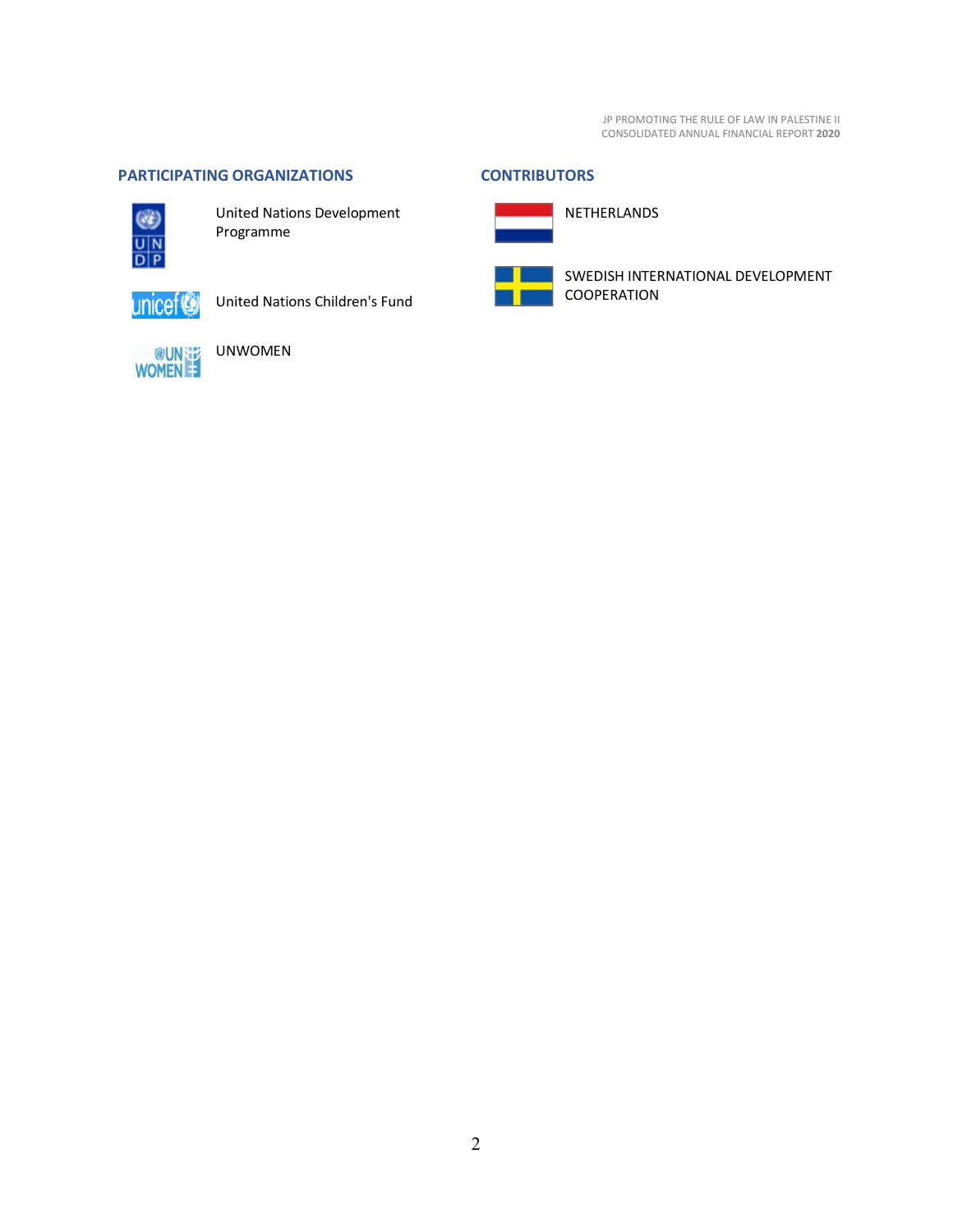#### <span id="page-2-0"></span>**DEFINITIONS**

#### **Allocation**

Amount approved by the Steering Committee for a project/programme.

#### **Approved Project/Programme**

A project/programme including budget, etc., that is approved by the Steering Committee for fund allocation purposes.

#### **Contributor Commitment**

Amount(s) committed by a donor to a Fund in a signed Standard Administrative Arrangement with the UNDP Multi-Partner Trust Fund Office (MPTF Office), in its capacity as the Administrative Agent. A commitment may be paid or pending payment.

#### **Contributor Deposit**

Cash deposit received by the MPTF Office for the Fund from a contributor in accordance with a signed Standard Administrative Arrangement.

#### **Delivery Rate**

The percentage of funds that have been utilized, calculated by comparing expenditures reported by a Participating Organization against the 'net funded amount'.

#### **Indirect Support Costs**

A general cost that cannot be directly related to any particular programme or activity of the Participating Organizations. UNDG policy establishes a fixed indirect cost rate of 7% of programmable costs.

#### **Net Funded Amount**

Amount transferred to a Participating Organization less any refunds transferred back to the MPTF Office by a Participating Organization.

#### **Participating Organization**

A UN Organization or other inter-governmental Organization that is an implementing partner in a Fund, as represented by signing a Memorandum of Understanding (MOU) with the MPTF Office for a particular Fund.

#### **Project Expenditure**

The sum of expenses and/or expenditure reported by all Participating Organizations for a Fund irrespective of which basis of accounting each Participating Organization follows for donor reporting.

#### **Project Financial Closure**

A project or programme is considered financially closed when all financial obligations of an operationally completed project or programme have been settled, and no further financial charges may be incurred.

#### **Project Operational Closure**

A project or programme is considered operationally closed when all programmatic activities for which Participating Organization(s) received funding have been completed.

#### **Project Start Date**

Date of transfer of first instalment from the MPTF Office to the Participating Organization.

#### **Total Approved Budget**

This represents the cumulative amount of allocations approved by the Steering Committee.

#### **US Dollar Amount**

The financial data in the report is recorded in US Dollars and due to rounding off of numbers, the totals may not add up.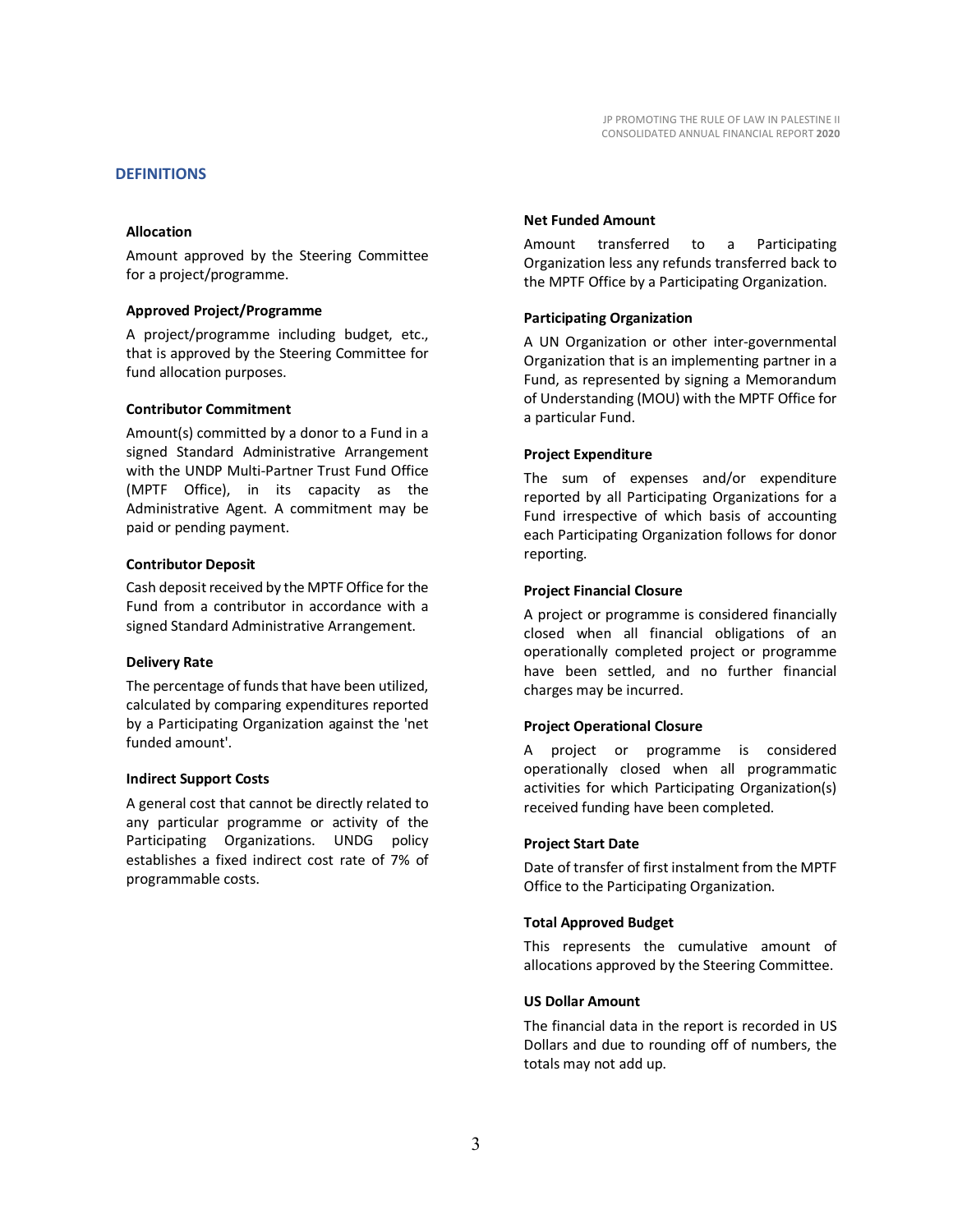# **Table of Contents**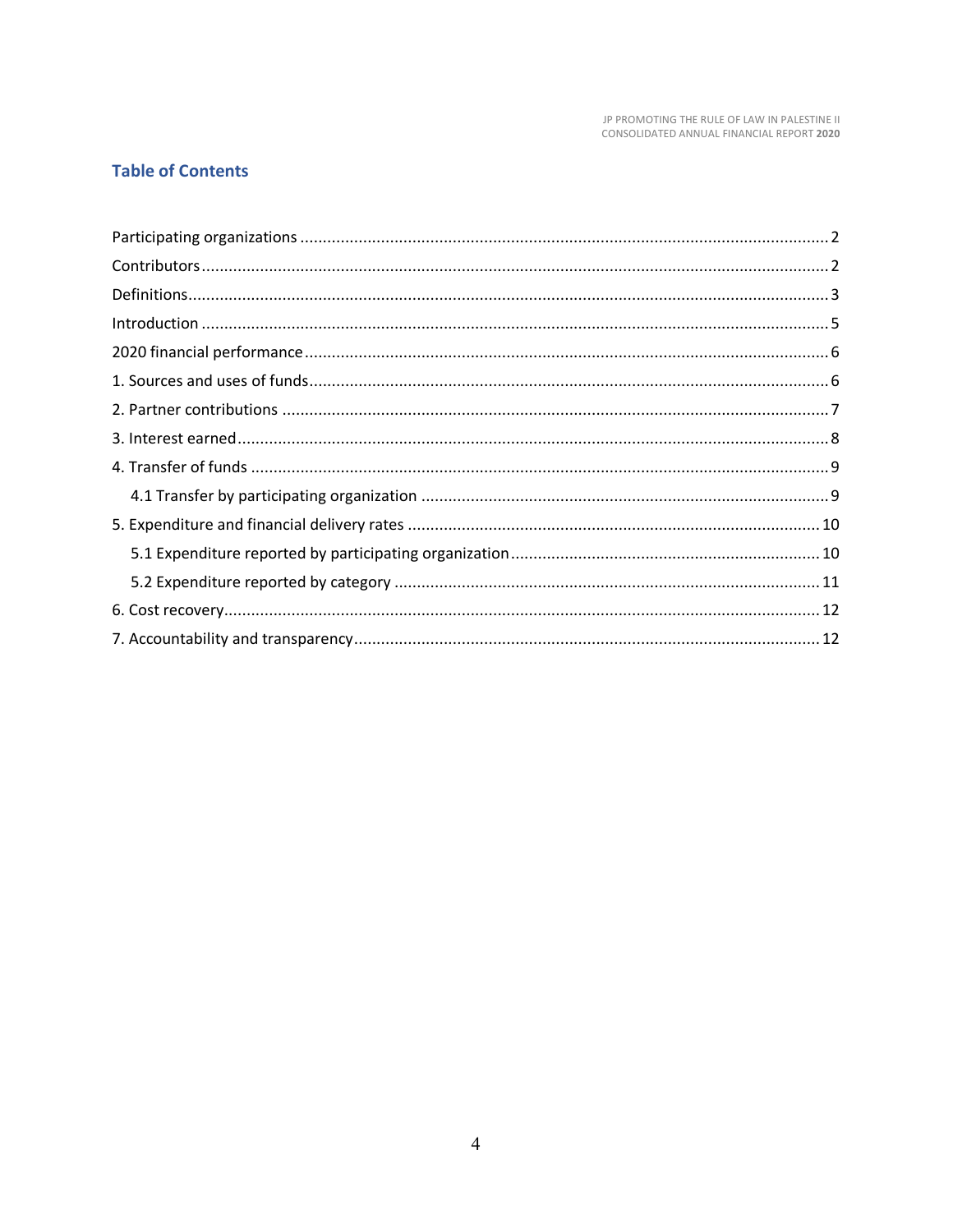#### <span id="page-4-0"></span>**INTRODUCTION**

This Consolidated Annual Financial Report of the **JP Promoting the Rule of Law in Palestine II** is prepared by the United Nations Development Programme (UNDP) Multi-Partner Trust Fund Office (MPTF Office) in fulfillment of its obligations as Administrative Agent, as per the terms of Reference (TOR), the Memorandum of Understanding (MOU) signed between the UNDP MPTF Office and the Participating Organizations, and the Standard Administrative Arrangement (SAA) signed with contributors.

The MPTF Office, as Administrative Agent, is responsible for concluding an MOU with Participating Organizations and SAAs with contributors. It receives, administers and

manages contributions, and disburses these funds to the Participating Organizations. The Administrative Agent prepares and submits annual consolidated financial reports, as well as regular financial statements, for transmission to contributors.

This consolidated financial report covers the period 1 January to 31 December **2020** and provides financial data on progress made in the implementation of projects of the **JP Promoting the Rule of Law in Palestine II**. It is posted on the MPTF Office GATEWAY [\(http://mptf.undp.org/factsheet/fund/JPS10\)](http://mptf.undp.org/factsheet/fund/JPS10).

The financial data in the report is recorded in US Dollars and due to rounding off of numbers, the totals may not add up.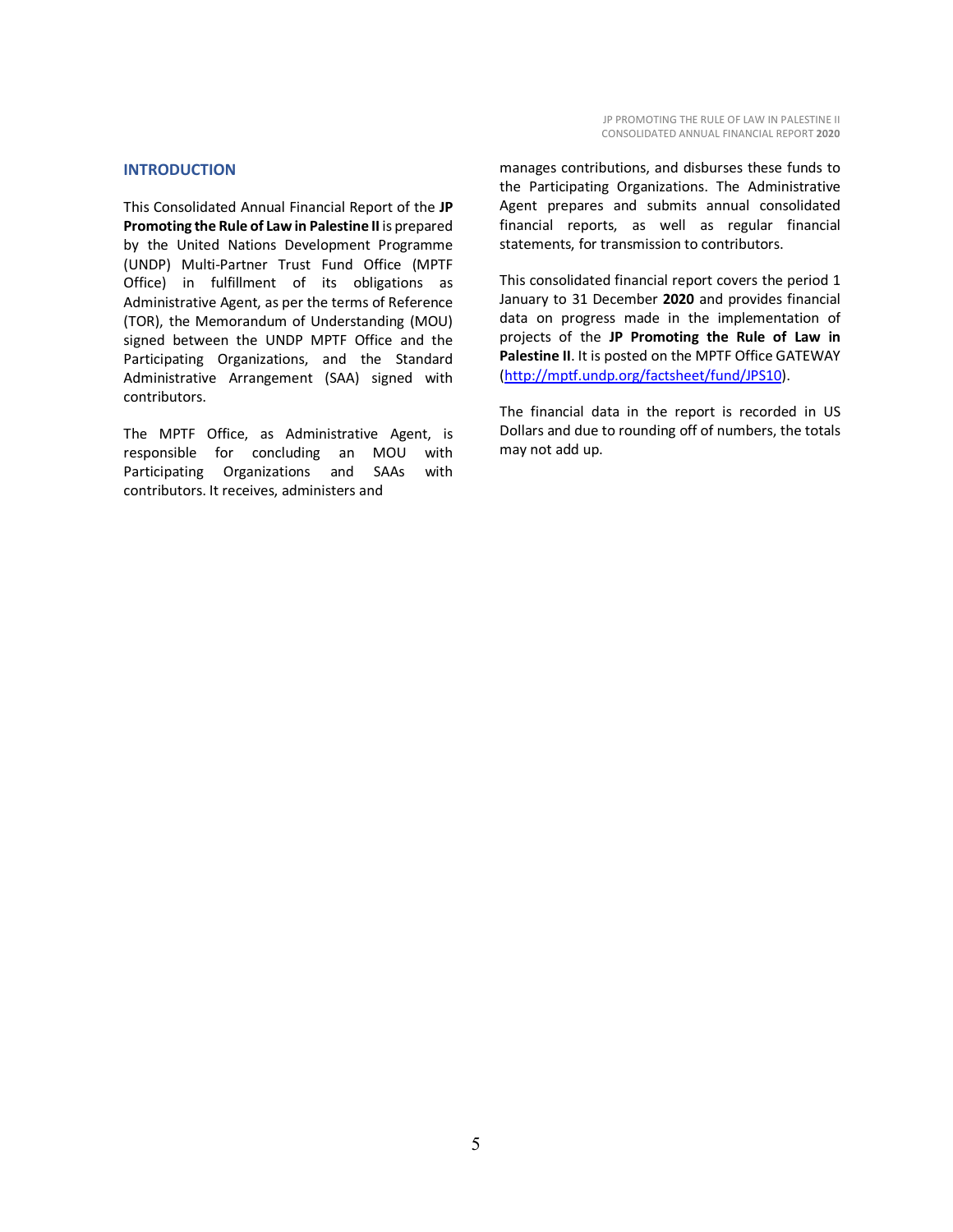#### <span id="page-5-0"></span>**2020 FINANCIAL PERFORMANCE**

This chapter presents financial data and analysis of the **JP Promoting the Rule of Law in Palestine II** using the pass-through funding modality as of 31 December **2020**. Financial information for this Fund is also available on the MPTF Office GATEWAY, at the following and and the state of the address: [http://mptf.undp.org/factsheet/fund/JPS10.](http://mptf.undp.org/factsheet/fund/JPS10)

#### <span id="page-5-1"></span>**1. SOURCES AND USES OF FUNDS**

As of 31 December **2020**, **2** contributors deposited US\$ **16,619,210** in contributions and US\$ **12,523** was earned in interest.

The cumulative source of funds was US\$ **16,631,733** (see respectively, Tables 2 and 3).

Of this amount, US\$ **16,452,980** has been net funded to **3** Participating Organizations, of which US\$ **12,013,041** has been reported as expenditure. The Administrative Agent fee has been charged at the approved rate of 1% on deposits and amounts to US\$ 166,192. Table 1 provides an overview of the overall sources, uses, and balance of the **JP Promoting the Rule of Law in Palestine II** as of 31 December 2020.

|                                                                 | Annual 2019 | Annual 2020 | <b>Cumulative</b> |
|-----------------------------------------------------------------|-------------|-------------|-------------------|
| <b>Sources of Funds</b>                                         |             |             |                   |
| Contributions from donors                                       | 6,726,694   | 5,347,061   | 16,619,210        |
| Fund Earned Interest and Investment Income                      | 7,811       | 4,712       | 12,523            |
| Interest Income received from Participating Organizations       |             |             |                   |
| Refunds by Administrative Agent to Contributors                 |             |             |                   |
| Fund balance transferred to another MDTF                        |             |             |                   |
| Other Income                                                    |             |             |                   |
| <b>Total: Sources of Funds</b>                                  | 6,734,505   | 5,351,773   | 16,631,733        |
| <b>Use of Funds</b>                                             |             |             |                   |
| <b>Transfers to Participating Organizations</b>                 | 6,659,407   | 5,293,573   | 16,452,980        |
| Refunds received from Participating Organizations               |             |             |                   |
| <b>Net Funded Amount</b>                                        | 6,659,407   | 5,293,573   | 16,452,980        |
| <b>Administrative Agent Fees</b>                                | 67,267      | 53,471      | 166,192           |
| Direct Costs: (Steering Committee, Secretariatetc.)             |             |             |                   |
| <b>Bank Charges</b>                                             | 35          | 19          | 53                |
| <b>Other Expenditures</b>                                       |             |             |                   |
| <b>Total: Uses of Funds</b>                                     | 6,726,709   | 5,347,062   | 16,619,225        |
| Change in Fund cash balance with Administrative Agent           | 7,796       | 4,711       | 12,508            |
| Opening Fund balance (1 January)                                | 0           | 7,797       |                   |
| <b>Closing Fund balance (31 December)</b>                       | 7,797       | 12,508      | 12,508            |
| Net Funded Amount (Includes Direct Cost)                        | 6,659,407   | 5,293,573   | 16,452,980        |
| Participating Organizations' Expenditure (Includes Direct Cost) | 5,093,927   | 5,589,858   | 12,013,041        |
| <b>Balance of Funds with Participating Organizations</b>        |             |             | 4,439,939         |

### **Table 1. Financial Overview, as of 31 December 2020 (in US Dollars)**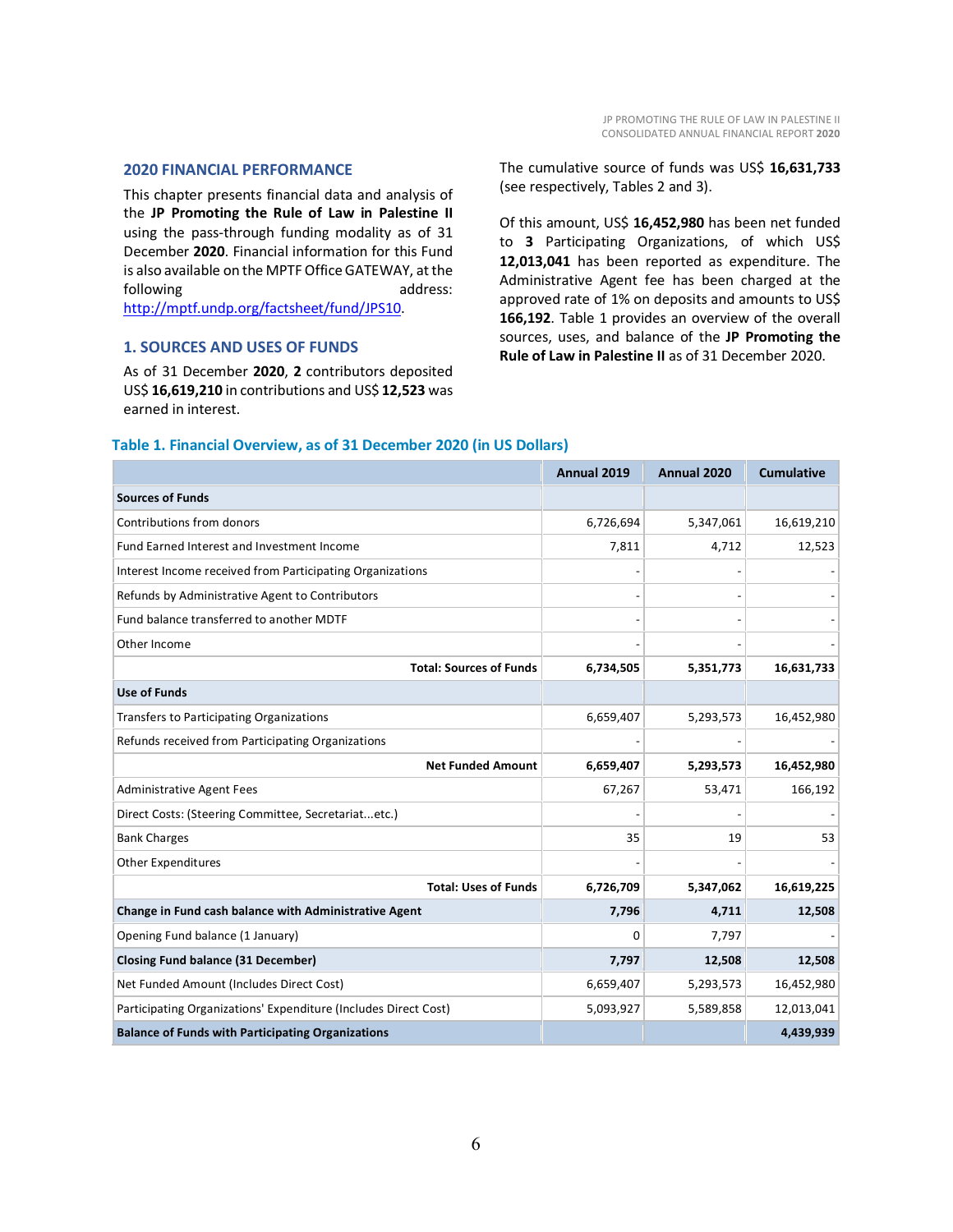#### <span id="page-6-0"></span>**2. PARTNER CONTRIBUTIONS**

Table 2 provides information on cumulative contributions received from all contributors to this Fund as of 31 December **2020**.

The **JP Promoting the Rule of Law in Palestine II** is currently being financed by **2** contributors, as listed in the table below.

The table below includes commitments made up to 31 December **2020** through signed Standard Administrative Agreements, and deposits made through **2020**. It does not include commitments that were made to the fund beyond **2020**.

## **Table 2. Contributors' Commitments and Deposits, as of 31 December 2020 (in US Dollars)**

| <b>Contributors</b>                           | <b>Total</b><br><b>Commitments</b> | <b>Prior Years</b><br>as of 31-Dec-2019<br><b>Deposits</b> | <b>Current Year</b><br><b>Jan-Dec-2020</b><br><b>Deposits</b> | <b>Total</b><br><b>Deposits</b> |
|-----------------------------------------------|------------------------------------|------------------------------------------------------------|---------------------------------------------------------------|---------------------------------|
| <b>NETHERLANDS</b>                            | 10,208,120                         | 7,534,091                                                  | 2,674,029                                                     | 10,208,120                      |
| SWEDISH INTERNATIONAL DEVELOPMENT COOPERATION | 6,411,090                          | 3,738,058                                                  | 2,673,032                                                     | 6,411,090                       |
| <b>Grand Total</b>                            | 16,619,210                         | 11,272,149                                                 | 5,347,061                                                     | 16,619,210                      |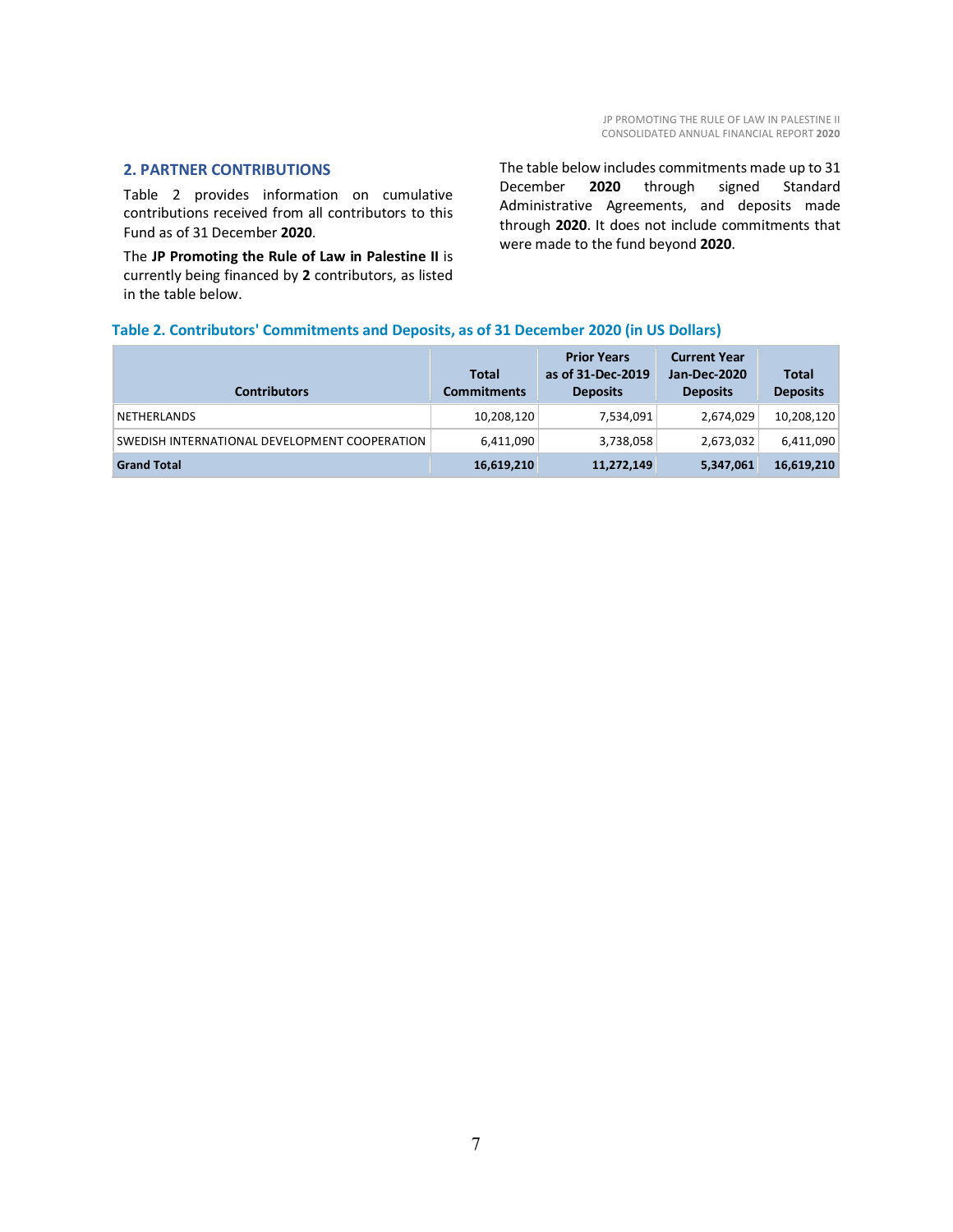#### <span id="page-7-0"></span>**3. INTEREST EARNED**

Interest income is earned in two ways: 1) on the balance of funds held by the Administrative Agent (Fund earned interest), and 2) on the balance of funds held by the Participating Organizations (Agency earned interest) where their Financial Regulations and Rules allow return of interest to the AA.

As of 31 December **2020**, Fund earned interest amounts to US\$ **12,523**.

Details are provided in the table below.

#### **Table 3. Sources of Interest and Investment Income, as of 31 December 2020 (in US Dollars)**

| <b>Interest Earned</b>                     | <b>Prior Years</b><br>as of 31-Dec-2019 | <b>Current Year</b><br>Jan-Dec-2020 | <b>Total</b> |
|--------------------------------------------|-----------------------------------------|-------------------------------------|--------------|
| <b>Administrative Agent</b>                |                                         |                                     |              |
| Fund Earned Interest and Investment Income | 7,811                                   | 4,712                               | 12,523       |
| <b>Total: Fund Earned Interest</b>         | 7,811                                   | 4,712                               | 12,523       |
| <b>Participating Organization</b>          |                                         |                                     |              |
| <b>Total: Agency earned interest</b>       |                                         |                                     |              |
| <b>Grand Total</b>                         | 7,811                                   | 4,712                               | 12,523       |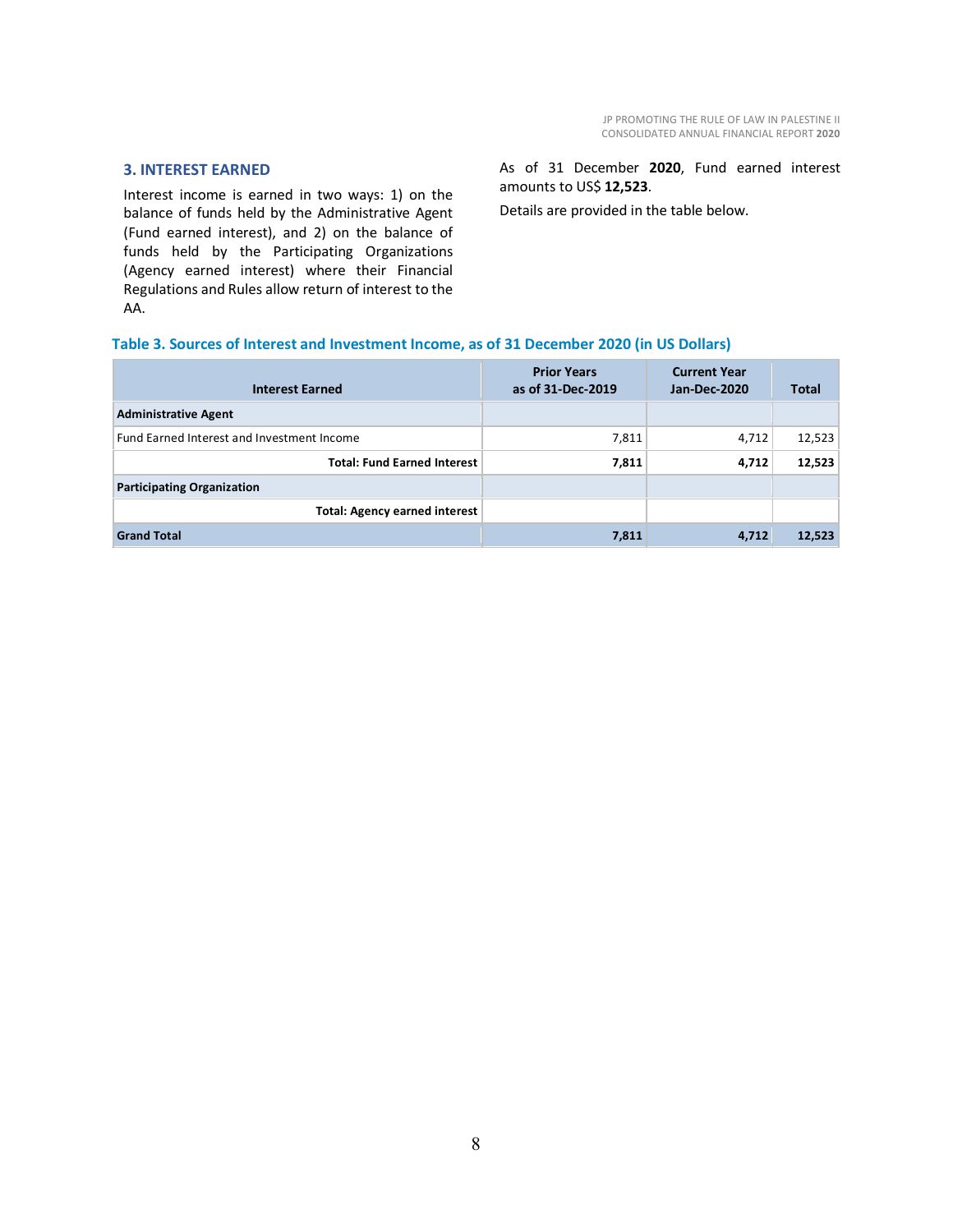#### <span id="page-8-0"></span>**4. TRANSFER OF FUNDS**

Allocations to Participating Organizations are approved by the Steering Committee and disbursed by the Administrative Agent. As of 31 December **2020**, the AA has transferred US\$ **16,452,980** to **3** Participating Organizations (see list below).

#### <span id="page-8-1"></span>4.1 TRANSFER BY PARTICIPATING ORGANIZATION

Table 4.1 provides additional information on the refunds received by the MPTF Office, and the net funded amount for each of the Participating Organizations.

# **Table 4.1. Transfer, Refund, and Net Funded Amount by Participating Organization, as of 31 December 2020 (in US Dollars)**

| Participating      | Prior Years as of 31-Dec-2019 |                |                   | <b>Current Year Jan-Dec-2020</b> |                |                   | <b>Total</b>     |                |                   |
|--------------------|-------------------------------|----------------|-------------------|----------------------------------|----------------|-------------------|------------------|----------------|-------------------|
| Organization       | <b>Transfers</b>              | <b>Refunds</b> | <b>Net Funded</b> | <b>Transfers</b>                 | <b>Refunds</b> | <b>Net Funded</b> | <b>Transfers</b> | <b>Refunds</b> | <b>Net Funded</b> |
| <b>UNDP</b>        | 7,324,575                     |                | 7,324,575         | 3,683,553                        |                | 3,683,553         | 11,008,128       |                | 11,008,128        |
| <b>UNICEF</b>      | 1,802,494                     |                | 1,802,494         | 791.849                          |                | 791.849           | 2,594,343        |                | 2,594,343         |
| <b>UNWOMEN</b>     | 2,032,338                     |                | 2,032,338         | 818.171                          |                | 818,171           | 2.850.509        |                | 2,850,509         |
| <b>Grand Total</b> | 11,159,407                    |                | 11,159,407        | 5,293,573                        |                | 5,293,573         | 16,452,980       |                | 16,452,980        |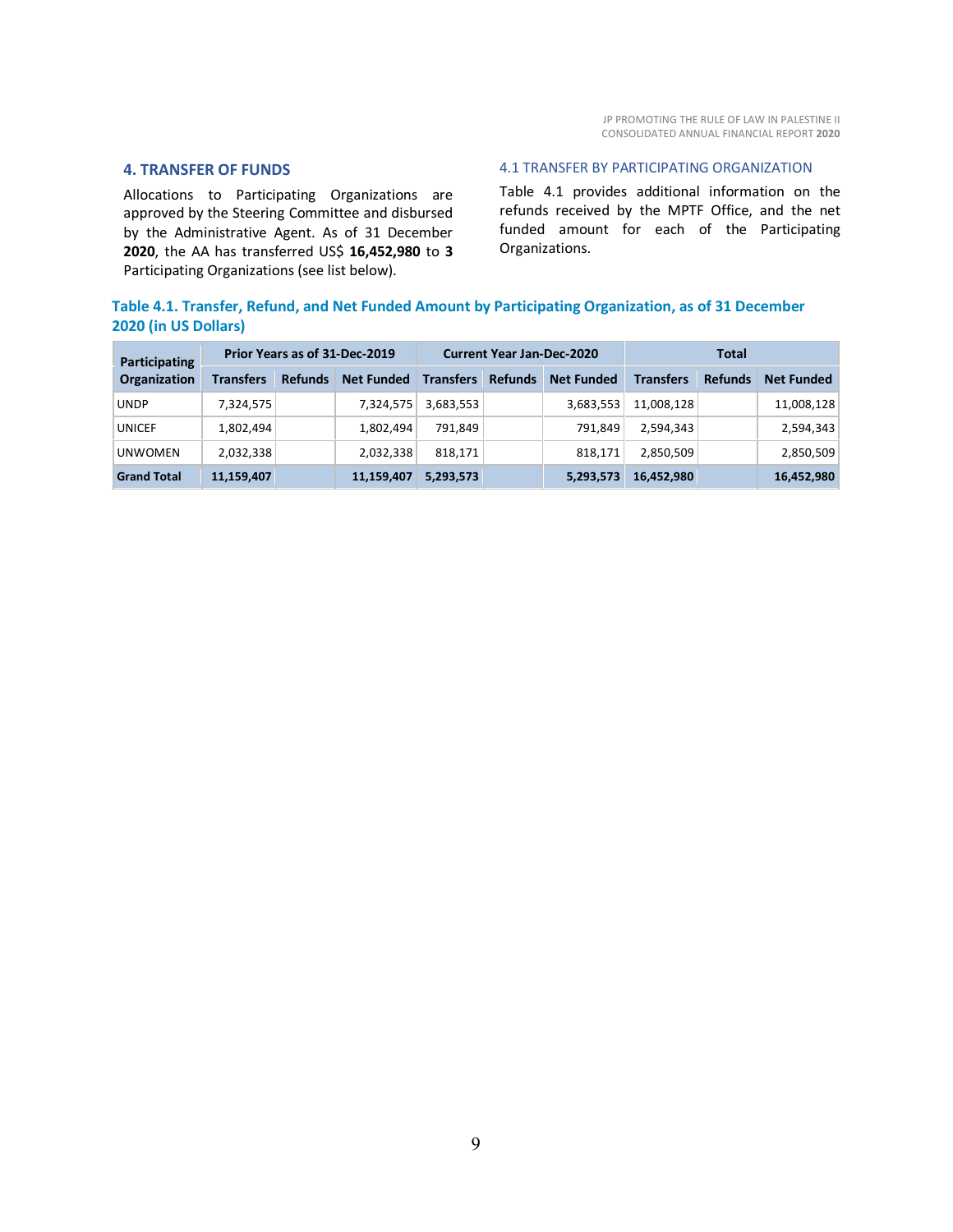# <span id="page-9-0"></span>**5. EXPENDITURE AND FINANCIAL DELIVERY RATES**

All final expenditures reported for the year **2020** were submitted by the Headquarters of the Participating Organizations. These were consolidated by the MPTF Office.

Project expenditures are incurred and monitored by each Participating Organization, and are reported as per the agreed upon categories for inter-agency harmonized reporting. The reported expenditures were submitted via the MPTF Office's online expenditure reporting tool. The **2020** expenditure data has been posted on the MPTF Office GATEWAY at [http://mptf.undp.org/factsheet/fund/JPS10.](http://mptf.undp.org/factsheet/fund/JPS10)

#### <span id="page-9-1"></span>5.1 EXPENDITURE REPORTED BY PARTICIPATING **ORGANIZATION**

In **2020**, US\$ **5,293,573** was net funded to Participating Organizations, and US\$ **5,589,858** was reported in expenditure.

As shown in table below, the cumulative net funded amount is US\$ **16,452,980** and cumulative expenditures reported by the Participating Organizations amount to US\$ **12,013,041**. This equates to an overall Fund expenditure delivery rate of **73** percent.

#### **Table 5.1. Net Funded Amount, Reported Expenditure, and Financial Delivery by Participating Organization, as of 31 December 2020 (in US Dollars)**

|                                      |                    |                                    | Expenditure                             |                                            |                   |                           |
|--------------------------------------|--------------------|------------------------------------|-----------------------------------------|--------------------------------------------|-------------------|---------------------------|
| Participating<br><b>Organization</b> | Approved<br>Amount | <b>Net Funded</b><br><b>Amount</b> | <b>Prior Years</b><br>as of 31-Dec-2019 | <b>Current Year</b><br><b>Jan-Dec-2020</b> | <b>Cumulative</b> | <b>Delivery Rate</b><br>% |
| <b>UNDP</b>                          | 11,008,128         | 11,008,128                         | 4,667,482                               | 4,212,532                                  | 8,880,013         | 80.67                     |
| <b>UNICEF</b>                        | 2,594,343          | 2,594,343                          | 783,397                                 | 541.994                                    | 1,325,391         | 51.09                     |
| <b>UNWOMEN</b>                       | 2,850,509          | 2,850,509                          | 972,305                                 | 835,332                                    | 1,807,637         | 63.41                     |
| <b>Grand Total</b>                   | 16,452,980         | 16,452,980                         | 6,423,184                               | 5,589,858                                  | 12,013,041        | 73.01                     |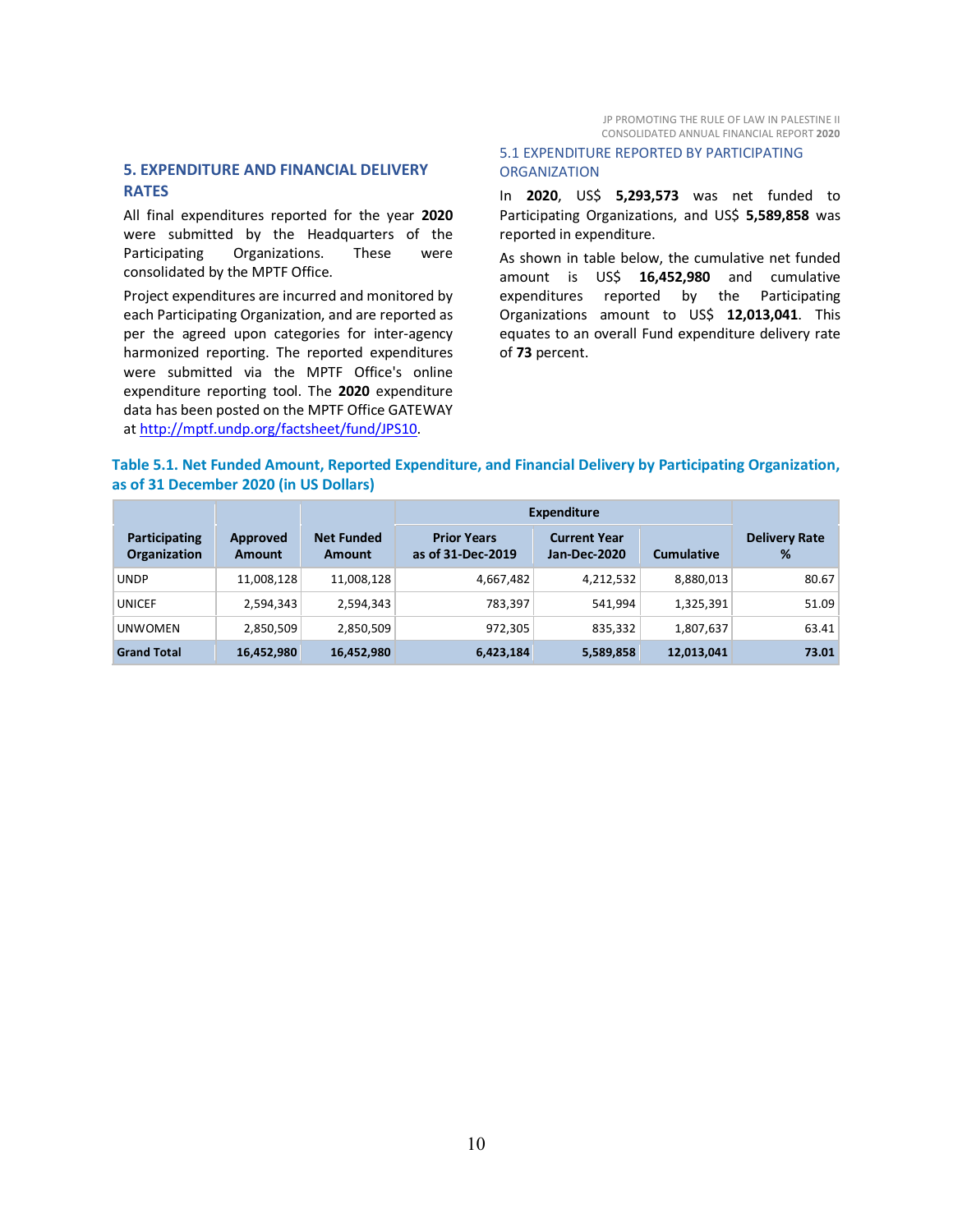#### <span id="page-10-0"></span>5.2 EXPENDITURE REPORTED BY CATEGORY

Project expenditures are incurred and monitored by each Participating Organization and are reported as per the agreed categories for inter-agency harmonized reporting. In 2006 the UN Development Group (UNDG) established six categories against which UN entities must report inter-agency project expenditures. Effective 1 January 2012, the UN Chief Executive Board (CEB) modified these categories as a result of IPSAS adoption to comprise eight categories. All expenditure incurred prior to 1 January 2012 have been reported in the old categories; post 1 January 2012 all expenditure are reported in the new eight categories. See table below.

#### **2012 CEB Expense Categories**

- 1. Staff and personnel costs
- 2. Supplies, commodities and materials
- 3. Equipment, vehicles, furniture and depreciation
- 4. Contractual services
- 5. Travel
- 6. Transfers and grants
- 7. General operating expenses
- 8. Indirect costs

\_\_\_\_\_\_\_\_\_\_\_\_\_\_\_\_\_\_\_\_\_\_

#### **Table 5.2. Expenditure by UNDG Budget Category, as of 31 December 2020 (in US Dollars)**

|                                             | <b>Expenditure</b>                      |                                            |              |                                                     |
|---------------------------------------------|-----------------------------------------|--------------------------------------------|--------------|-----------------------------------------------------|
| Category                                    | <b>Prior Years</b><br>as of 31-Dec-2019 | <b>Current Year</b><br><b>Jan-Dec-2020</b> | <b>Total</b> | <b>Percentage of Total</b><br><b>Programme Cost</b> |
| Staff & Personnel Cost                      | 1,707,518                               | 1,363,432                                  | 3,070,950    | 27.52                                               |
| Supplies, Communication, Materials          | 14,332                                  | 3,632                                      | 17,965       | 0.16                                                |
| Equipment, Vehicle, Furniture, Depreciation | 7,509                                   | 59,943                                     | 67,452       | 0.60                                                |
| <b>Contractual Services</b>                 | 3,119,055                               | 1,805,039                                  | 4,924,095    | 44.13                                               |
| Travel                                      | 96,662                                  | 21,652                                     | 118,314      | 1.06                                                |
| <b>Transfers and Grants</b>                 | 447,382                                 | 1,416,385                                  | 1,863,767    | 16.70                                               |
| <b>General Operating</b>                    | 541,179                                 | 555,211                                    | 1,096,390    | 9.83                                                |
| <b>Programme Costs Total</b>                | 5,933,638                               | 5,225,294                                  | 11,158,932   | 100.00                                              |
| <sup>1</sup> Indirect Support Costs Total   | 489,546                                 | 364,563                                    | 854,109      | 7.65                                                |
| <b>Total</b>                                | 6,423,184                               | 5,589,858                                  | 12,013,041   |                                                     |

**<sup>1</sup> Indirect Support Costs** charged by Participating Organization, based on their financial regulations, can be deducted upfront or at a later stage during implementation. The percentage may therefore appear to exceed the 7% agreed-upon for on-going projects. Once projects are financially closed, this number is not to exceed 7%.